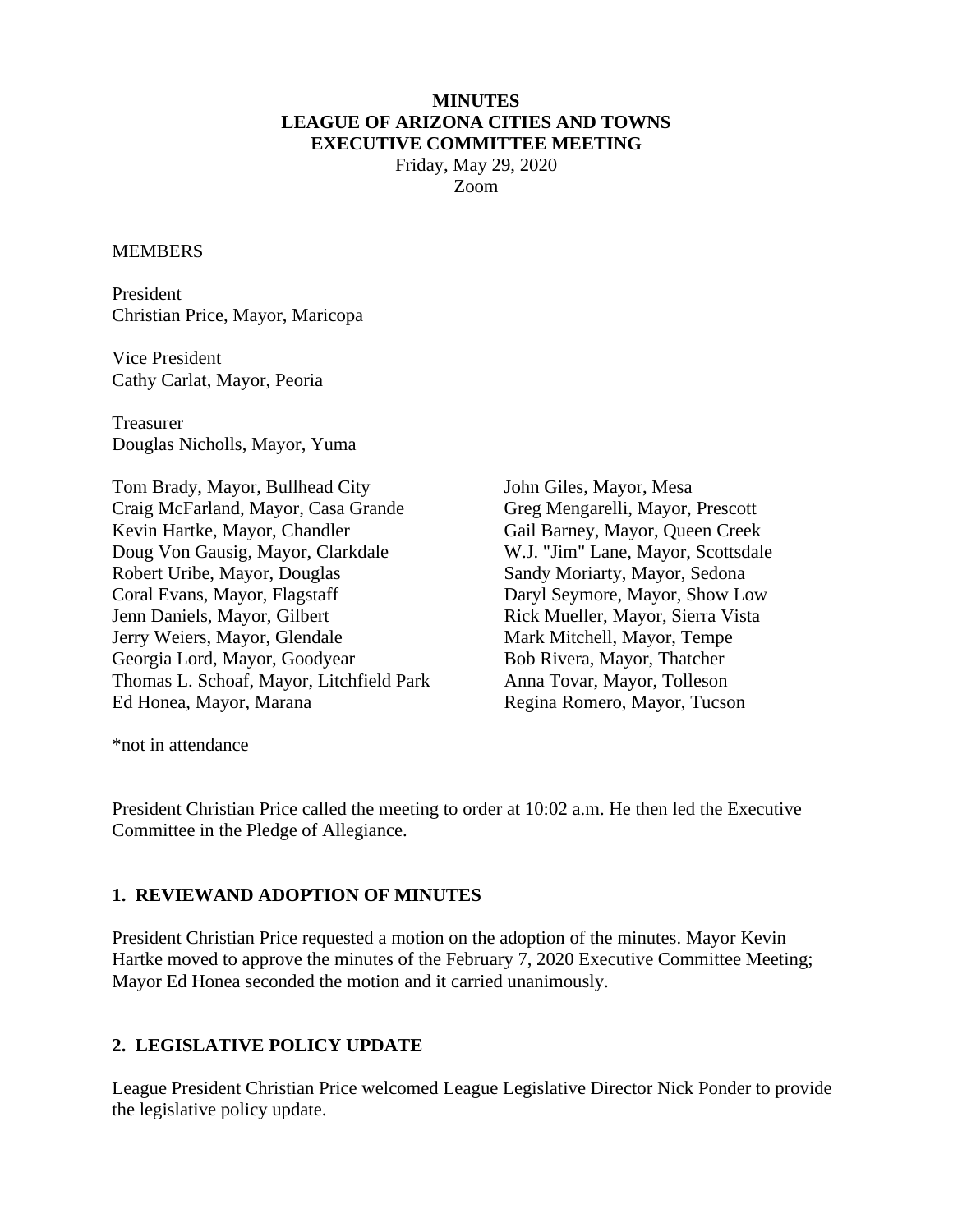### **State Legislature Update**

Legislative Director Nick Ponder explained to the Executive Committee that the legislature officially adjourned Sine Die on May 26, 2020. This means the effective date for the few bills that passed will be August 25, 2020. Mr. Ponder stated the legislative team was on track for a successful session this year. Many bills that were aggressive towards local government had been defeated, including; a bill attacking municipal litigation, changes to prime contracting statues, and changes to the residential rental statues. Significant progress was also made on League legislative resolutions, particularly on short-term rentals, Executive Session security measures, and funding for blight. However, these measures died with preliminary suspension of session, which happened on March 20. When the Legislature returned in mid-May, the League was able to ensure that the Executive Session Security Measures Bill passed through Rules Committee and was voted on floor; it will go into effect August 25. This allows for a council meeting moving to special session to discuss issues about physical or IT security without being in a public setting. The League was also on pace to get HB 2144 passed, getting a municipal seat on the State Liquor Board; it was on calendar for the Senate, but they immediately voted to adjourn the Legislature upon return.

### **Federal Legislature Update**

Legislative Director Nick Ponder reminded the Executive Committee that due to timing with the legislative session and the historic lack of federal legislative participation from the League, engagement in the CARES Act was not possible. This initially allocated \$139 billion to state and local governments. Through the National League of Cities, the League pushed for a lower threshold for direct distribution, opposed to the proposed population threshold of 500,000 and above. This unfortunately was unsuccessful. As a result, 88 cities and towns had to get money through the state. The next course of action was to help influence treasury guidance on how the CARES Act money was spent. Letters from State House and Senate Majorities were received and sent to Secretary Mnuchin; additional; letters were obtained from Arizona Senators McSally and Sinema. The League also worked with the NLC on this. The League asked to require that states distribute funds on a per capita basis to local governments, as well as allow for flexible utilization of the CARES Act money to include local budget support. The initial guidance from Treasury was not favorable in these requests; legislative delegation has continued to push to ease restrictions.

League legislative efforts also extended to replenishing the payroll protection program. After the passing of the additional payroll protection program money, efforts were focused in encouraging the Governor's office to promptly come up with guidance and distributions of the \$1.86 billion received in CARES Act money. League officers sent a letter to the Governor's office on May 7 asking for collaboration with the League and swift distribution of CARES Act money. After the Governor met with mayors across the state, the League also sent suggestive distribution models to the Governor's office. Additionally, the League worked with National League of Cities, National Association of Counties, U.S. Conference of Mayors, NCSL, National Governors Association to advocate for additional local assistance in the next package. A letter was put together on this federal assistance and was signed in support by 78 Mayors. The League also continues to work with the previous named stakeholder groups on the Cities are Essential Campaign and continue to be in discussion with Senators Sinema and McSally on these issues.

Mr. Ponder expressed his appreciation for League Staff for taking on a new role in federal legislation.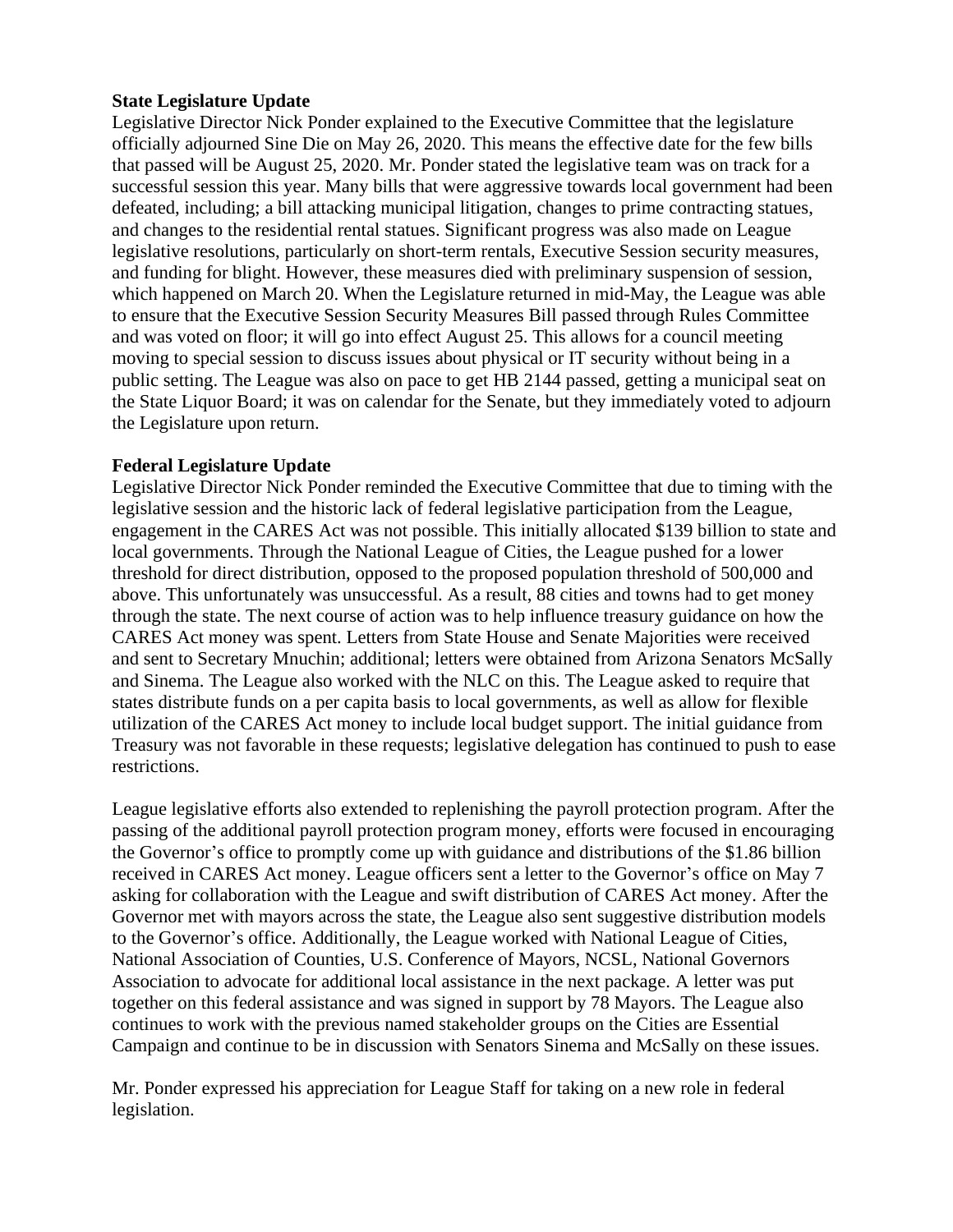Mayor Coral Evans asked if there has consideration to advocate for the smaller cities and towns for more funding since the smaller cities and towns got \$115 per resident and larger cities and towns got \$175 per resident.

Mr. Ponder answered that it has not yet been considered to approach the Governor on this item.

Mayor Jim Lane mentioned there needs to be a question and explanation for why the cities and towns under 500,000 are getting less and what access the cities and towns might have to funds the counties are getting.

Mr. Ponder also mentioned that the Governor's Office will be allocating \$150 million to distribute for PPE costs, taking over the application process for reimbursement, as funds through FEMA take a long time. This means the money from FEMA would be directed to the state after they fronted the distribution of funds to cities and towns directly.

Mayor Carlat inquired about Treasury releasing new guidance for relief fund stating the state should share a percentage of the portion with cities.

Mr. Ponder answered the guidance was received this morning and is being reviewed.

Executive Director Tom Belshe let the Executive Committee know that the Governor's Office is allowing managers and finance directors to meet and ask technical questions about distribution of funds.

#### **COVID Website and Social Media**

League President Christian Price welcomed League Deputy Director Rene Guillen to provide the COVID website and social media update.

Deputy Director Rene Guillen expressed his appreciation for Legislative Director Nick Ponder and the Legislative team's hard work.

Deputy Director Rene Guillen explained to the Executive Committee that the League created a microsite, accessed through the League's current website, featuring COVID-19 resources for cities and towns to help keep them informed. The League recently added a FEMA section to assist cities and towns when registering for the CARES Act disbursement. Rene Guillen recognized the League's graphic designer, Jonathan Howard, for his hard work creating materials and content. The League has pivoted during this time to supply federal information to cities and towns.. There were many partnerships made with non-municipal stakeholders such as small business support with Small Business Association; the League shared webinars the federal government was holding to assist small businesses. Another example is Red Cross who had an unfortunate drop in blood donations. The League also worked with the American Red Cross to help get information out about donating blood and supported YMCA in getting the word out to government employees for services they have. Additionally, the League supported the Census, pushing Arizona residents to fill it out.

Deputy Director Rene Guillen invited Communication and Education Associate Samantha Womer to present.

Communication and Education Associate Samantha Womer explained what a unique position the League has been put in with the general public due to COVID-19. The League has been working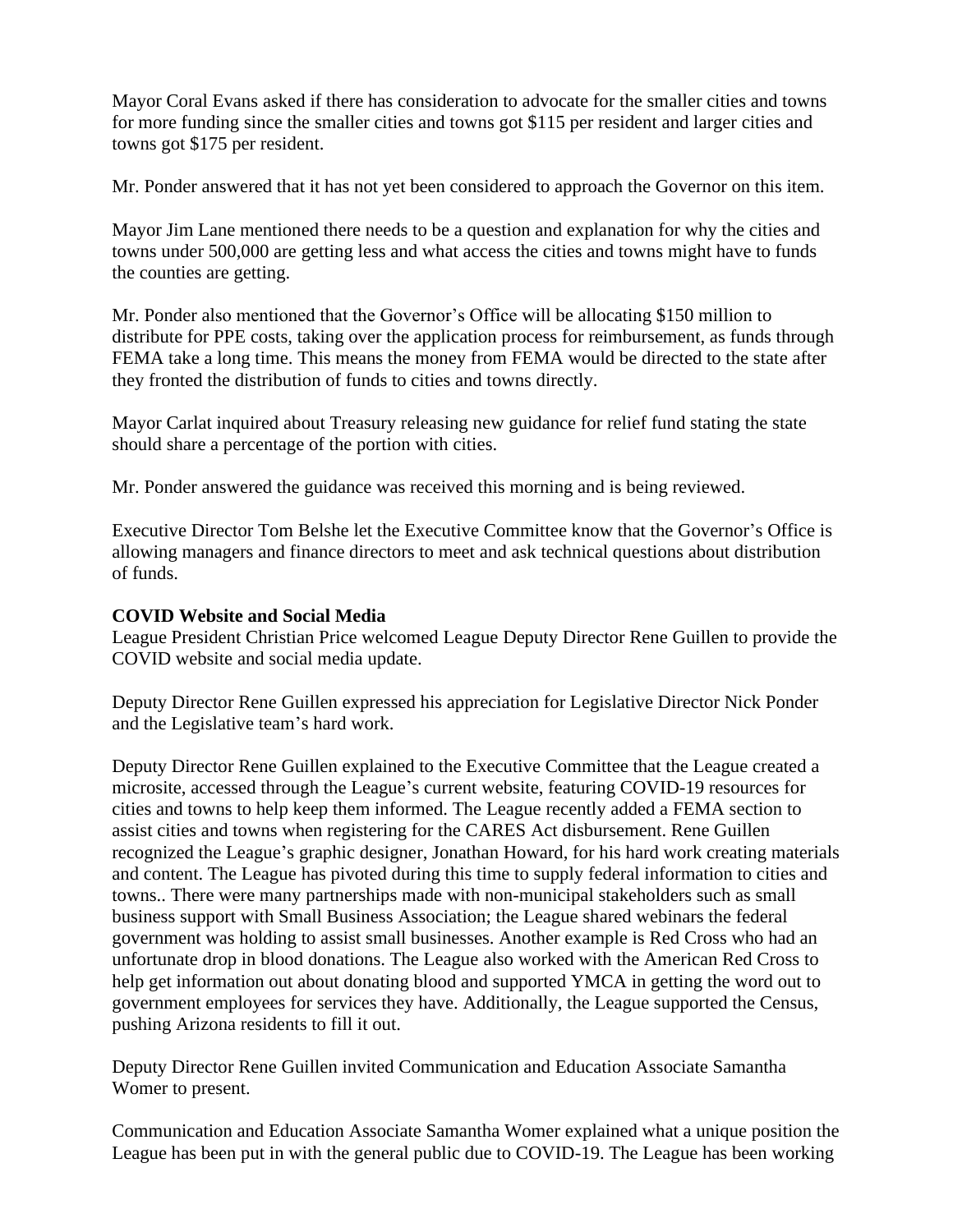closely with HighGround to promote cities and towns through social media. The League created informative infographics to highlight Executive Orders and CDC guidelines, which were distributed both via social media and in printable form. Many videos have been created during this time on topics like small business support, city and town innovation, and easy-to-understand Executive Order information. These have come out to be some of the League's highest impression posts. One video shared nationally was about the Census, which garnered a lot of attention. In the spring the League planned many recognition weeks to highlight different jobs within municipalities. Futhermore, the League created a micro-campaign called AZ Cities Care. Ms. Womer shared slides with the Executive Committee showing the success of the campaign and social media posts over the last few months.

Executive Director Tom Belshe circled back to the first part of the Legislative Update, mentioning there were some questions regarding the money being distributed by the Governor's Office in relation to the gift clause; the League will be looking into these questions so they can provide guidance.

# **3. 2020 LEAGUE ANNUAL CONFERENCE UPDATE**

President Christian Price called upon League Deputy Director Matt Lore to provide an annual conference update

Deputy Director Matt Lore informed the Executive Board that is recommended by staff to cancel the 2020 League Annual Conference, which is explained in the memo of the meeting materials. With so many unknowns, including budgets, capacity limits, and the urgency of needing to make a decision, the officers agreed this would be the best option. The League, with the assistance of the City of Glendale, was able to make a deal with the hotel, which is the largest expense of the conference, to have the 2022 conference in Glendale and receive no penalty.

President Christian Price requested a motion on the cancellation of the 2020 League Annual Conference. Vice President Cathy Carlat moved to approve the cancellation of the 2020 League Annual Conference; Mayor Georgia Lord seconded the motion and it carried unanimously.

## **4. LEAGUE BUDGET FOR 2020-2021**

President Christian Price called upon League Treasurer and Budget Subcommittee Chairman Mayor Douglas Nicholls.

Mayor Nicholls pointed the Executive Committee to the budget, which reflected the cancellation of the Annual Conference. Mayor Nicholls expressed his gratitude towards Deputy Director Matt Lore for his hard work with the hotel and avoiding a large cancellation penalty. Additionally, Mayor Nicholls thanked Executive Director Tom Belshe for reducing dues by 15% for the cities and towns. While there is a small reduction in the fund balance League Staff has also decided to hold salaries, meaning no raises proposed for this fiscal year. The data analysis position has been put off for hiring at this time. The budget committee met on May 19 and approved this budget to be recommended to the Executive Committee.